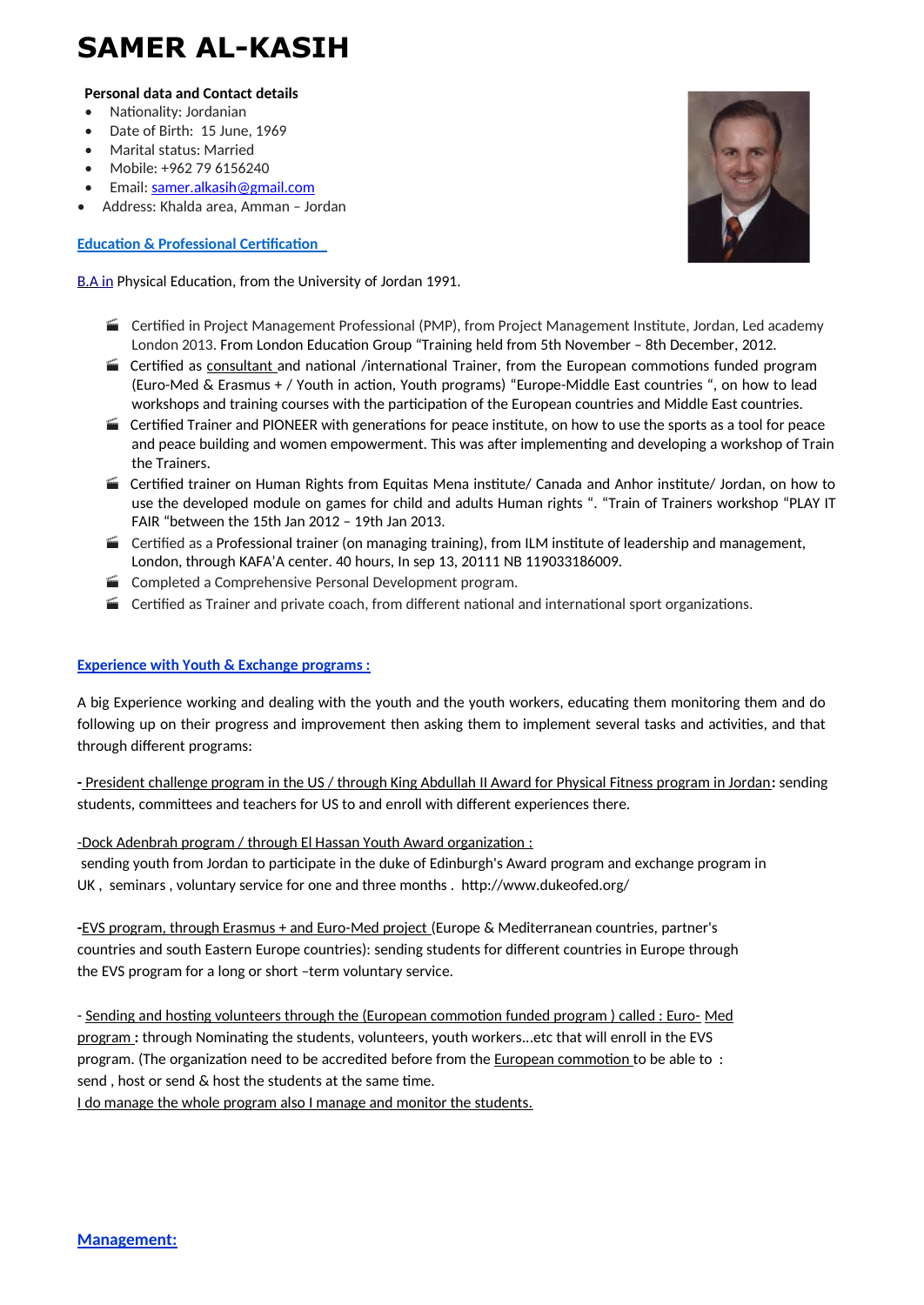12 years of experiences working in international NGOs and in providing TOTs, on leading national big projects in Jordan , collaborating with local government authorities.

A free lance Consultant and Trainer, in giving trainings and implementing workshops about different topics, such as:

\* Project management: Time Management, communications, project management, leadership, capacity building, quality control, analyzing and controlling, TOT..Etc.

\* Life skills: leadership, team building, inclusion, diversity, negotiation, creative thinking

skills, energizing and ice breaking activities ...etc.

\* Education : Formal , Non- formal education , developing standards , curriculums , accreditation process , train of trainers , management, Energizing and ice breaking activities, ..Others.

\* Youth Exchange and training courses programs.

\* Human Rights.

\* Schools programs.

\* Events management.

\* Sport programs and Health Awareness.

## **Employment & Work Experience:**

Working as a project manager , consultant and trainer with several official, organizations, governmental and nongovernmental institutes ( 9 years of experience ) :

# - Royal Health Awareness Society (Royalty Non- profit organization working on Education and Health Awareness), as a **project manager for "King Abdullah II Award for Physical Fitness", Main duties:**

Doing Train of trainers for: Teachers, departments heads, directorates departments managers.. (Each according the program and the project). Signing contracts according to the projects requirements. Manage and coordinate all about the rewarding ceremonies, under the patronage of His Majesty King Abdullah II and Her Majesty Queen Rania Al Abdullah. Managing the students progress and results through a special e- program for the project, connected with the ministry of education .insure from implementing the project life cycle .Managing the project stages: Planning, Executing, evaluation and closing. Creating the standards for the projects, the schools and the implementation. Implementing the needed workshops for the teachers and the supervisors. Implementing the project the Jordan public schools, private school Army schools, UNRWA and the deaf students schools. Planning and implanting the rewarding annual ceremony, under the patronage of His Majesty King Abdullah II.

- Media: create a special media committees to cover the projects activities, events, meetings..Through different type of coverage: TV, newspapers, Radio stations and the Social media.
- Sales and Marketing: promoting the organizations projects, plans and having fund for it from different outside recourse, funders and sponsors.

#### **- Madrasati organization (Royalty Non- profit organization working on Education) , as Outreach Manager :**

Responsible of managing a 20 member of the outreach team, control the budget and the expenses, implement the needed trainings and workshops of the organization programs, reporting and implementing the project stages, developing standards for develop the education , the students and the teachers in the schools.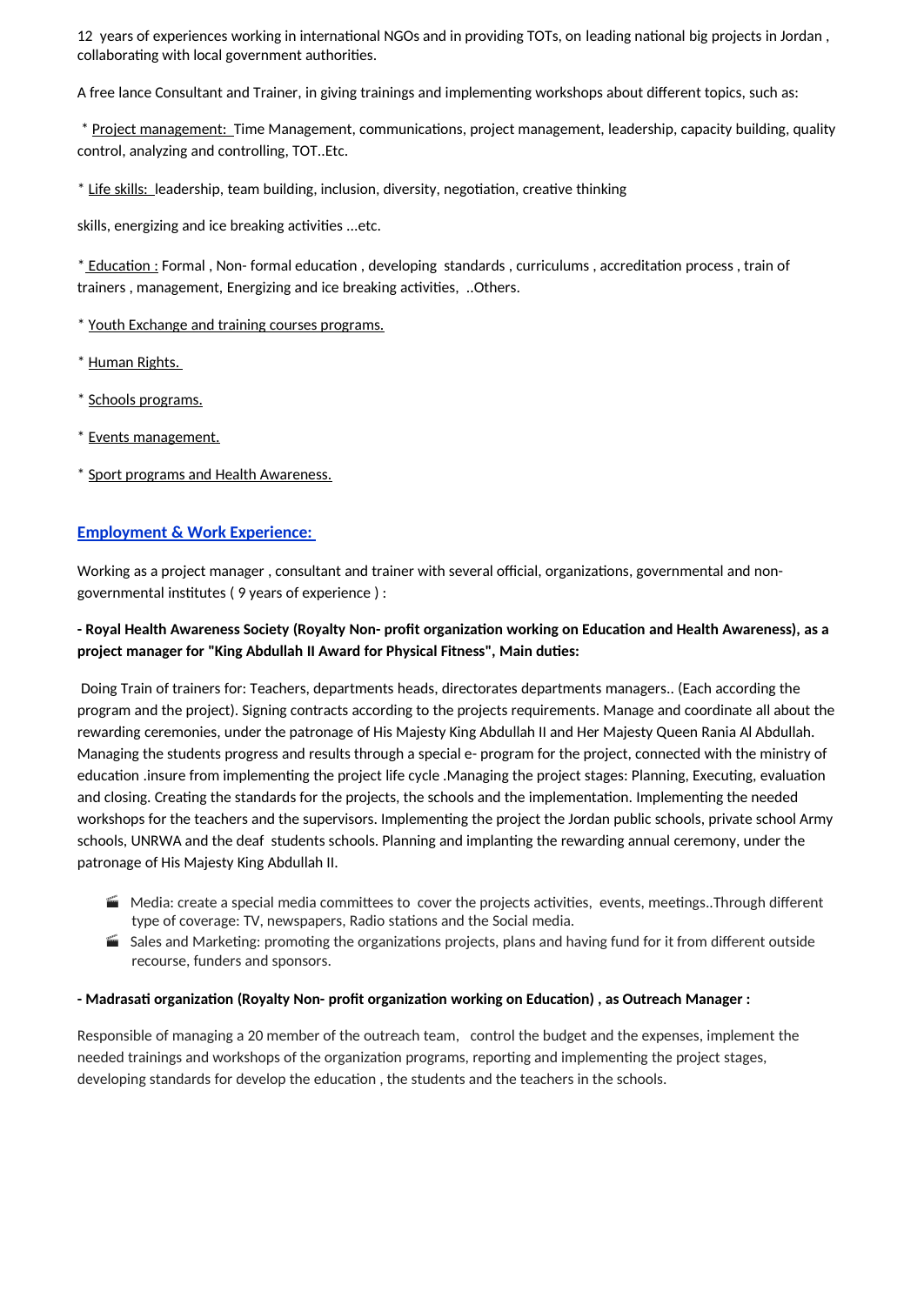# **Trainings:**

### I did different trainings and workshops as a Part- time consultant and Trainer with the following organizations:

United Religions initiative : [www.uri.org](http://www.uri.org/)

El Hassan Youth Award : <http://www.hyaward.org.jo/>

Generations for peace : <http://www.generationsforpeace.org/en/>

Euro-Med programs : [http://www.euromedyouth.net/ \(](http://www.euromedyouth.net/)European Commission Program).

Anhur for Human rights : <http://www.anhre.org/>

International Medical Corps : IMC : https://internationalmedicalcorps.org/jordan

With Friedrich Ebert institute - Jordan: [http://www.fes-jordan.org/pages/yrbi/als\\_fxh629-alr626isi629.php](http://www.fes-jordan.org/pages/yrbi/als_fxh629-alr626isi629.php)

In addition of the ministry of education and the ministry of health through my official work.

# **Courses & workshops:**

- Attend workshop and seminar about the youth worker role in the time of the violent extremism, Oslo Norway April 2015.

- Attend Training on how to lead advocacy programs,  $5<sub>th</sub>$  November –  $8<sub>th</sub>$  November, 2012. It includes how to lead a advocacy program, advocacy needed skills and the advocacy for the person rights.

- Rewarded from His Majesty King Abdullah II , for **:** initiating , implementing , executing and Closing the King Abdullah II Award for Physical Fitness project.

- Rewarded from His Royal Highness Prince Feisal Ben Hussein, for being succeed as a pioneer with the generationsforpeace org. and in attending actively the refresher workshop on GFP programs between 2-3 match 2012 and the advanced training for in April 2013.

-The President and assistant of the "sport for all committee In Jordan", Jordan Olympic committee : 2012, 2013,2014, 2015.

- The president of the previous committee for track and field federation / Jordan Olympic committee.

- Designed a health campaign and physical activities programs for the international medical corps organization (family days, camps, exercises, physical activities and exercise for diabetic).

## **Designing and implementing other International training events and course :**

- Implementing international TC and LTTC with SALTO. 2009 & 2010. Named: ["Common ground for a common](https://www.salto-youth.net/tools/toy/profile/references/3513/edit/)  [future, France-](https://www.salto-youth.net/tools/toy/profile/references/3513/edit/) Pou city, Etchary. About: sports as a method of social inclusion. My Role was: Trainer.
- Implementing international TC about sport, UK. Birmingham city, Dadly area. 2012. Part of the 8 seriers, organized by High Oak Youth and community centre. Named: Motiv8 in EuroMed. Part of a network created about : sports as educational tool for inculcation, health and intercultural dialogue. My Role was: A Trainer.
- Implementing international TC about social inclusion and intercultural dialogue. Organized by the united religions initiative in Amman, Jordan. 2013. Named : [Cutiv8 in EuroMed. Sports and Games as a Tool for](https://www.salto-youth.net/tools/toy/profile/references/3512/edit/)  [intercultural dialogue &](https://www.salto-youth.net/tools/toy/profile/references/3512/edit/) education. My Role was : A Coordinator/ Trainer.
- Implementing international TC, in UK Manchester 2014. Named: 'AAA' ACTIVATE FOR ACTION: SOCIO- [CULTURAL DIALOGUE THROUGH SPORTS . Organized](https://www.salto-youth.net/tools/toy/profile/references/3726/edit/) by vision2020 leadership charity institute. My Role was : A Trainer.
- Attend the Preparatory meeting for a TC with Salto, Poland, Warsaw. Organized by the Polish NA and SALTO EECA. Between  $26^{th}$  -27th May 2014. Named: Training Course " Ga me, SE T, M at ch in g – Sport as an Educational Too I". My Role was: A Trainer.